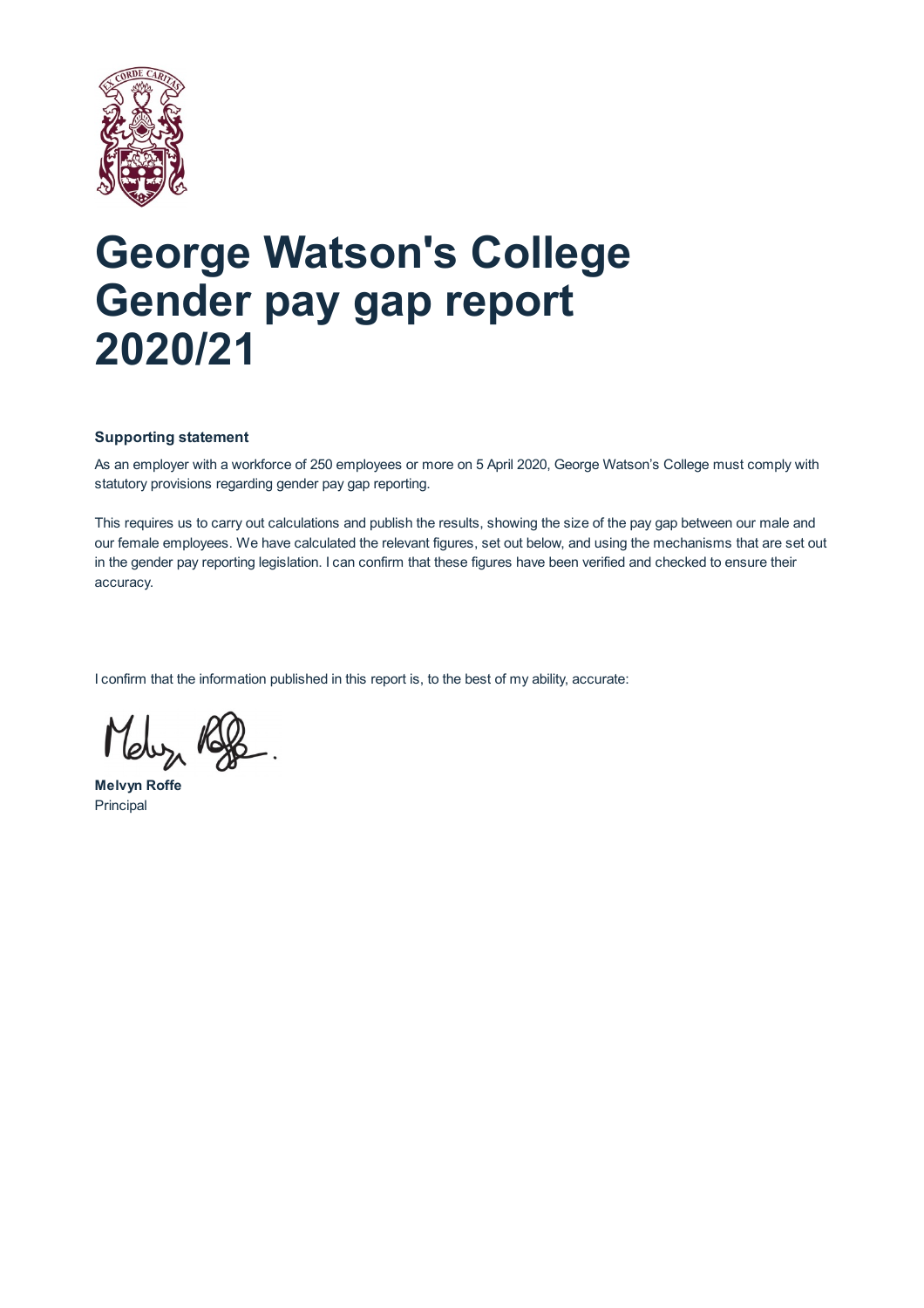#### **Gender pay gap**

This is the difference in adjusted hourly rates between men and women; adjusted hourly rates include elements of ordinary pay plus any bonus payments received in the same month's payroll. These adjusted hourly rates are shown as the middle (median) and the average (mean) values:

| Type of pay gap       | <b>George Watson's College</b> |
|-----------------------|--------------------------------|
| Median gender pay gap | $-7.3%$                        |
| Mean gender pay gap   | 6.7%                           |

Using the median figure means that for every  $£1$  that the middle man earns, the middle woman earns  $£1.07$ .

#### **Pay quarters**

This shows the proportion of men and women throughout the organisation and then in each quarter of the hourly pay range. These quarters group the hourly rates from lowest (Lower) to highest paid (Upper) employees.

#### **Overall representation**

| 34.4%               | 65.6% |
|---------------------|-------|
| <b>Upper</b>        |       |
| 44.8%               | 55.2% |
| <b>Upper Middle</b> |       |
| 18.1%               | 81.9% |
| <b>Lower Middle</b> |       |
| 37.9%               | 62.1% |
| Lower               |       |
| 36.8%               | 63.2% |
|                     |       |

Men **Men Women** Men over-represented **Men** Women over-represented Our gender pay gap is predominantly in the upper quartile which mainly comprises teachers in a variety of promoted posts and the disparity reflects the demographic in the teaching profession. The longest serving teachers are disproportionately male who are also, at present, slightly over represented in promoted posts. New appointments, including to promoted posts, are generally more evenly spread between younger women and younger men.

There is a disproportionately high number of women in the Upper Middle quartile (82% of the 116 employees in this quartile).

#### **Gender bonus gap**

This is the average difference in bonus payments made during the period 06 Apr 2019 to the 05 Apr 2020. Once again, the median and mean values are shown: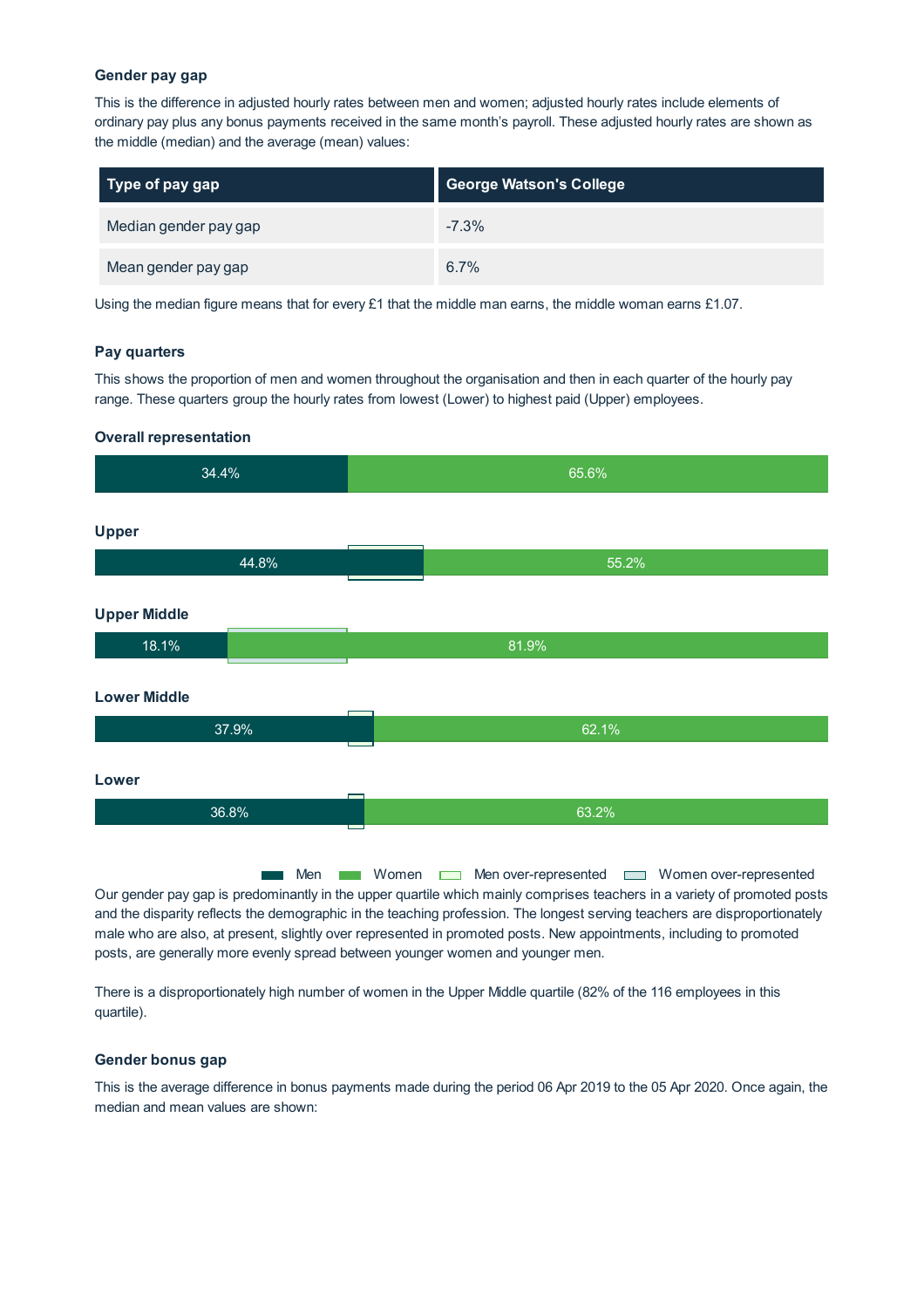| Type of pay gap         | <b>George Watson's College</b> |
|-------------------------|--------------------------------|
| Median gender bonus gap | 55.6%                          |
| Mean gender bonus gap   | 37.9%                          |

Using the median figure means that for every £1 that the middle man earns, the middle woman earns £0.44. Our 'bonuses' are payments for those members of staff who voluntarily participate in extracurricular activities out of hours and at weekends (for example weekend sport activities and Duke of Edinburgh trips). In December 2020 we introduced a Weekend Enrichment Payments Policy and a new payment system which standardised these payments and removed known anomalies. However,it remains the case that significantly more males than females take part in these activities which is reflected in the bonus pay gap of 37.9%.

## **Bonus payment ratio**

These are the proportions of men and women who received bonuses during the previous financial year to 05 Apr 2020:

| Gender           | <b>George Watson's College</b> |
|------------------|--------------------------------|
| Male employees   | 31.9%                          |
| Female employees | 13.8%                          |